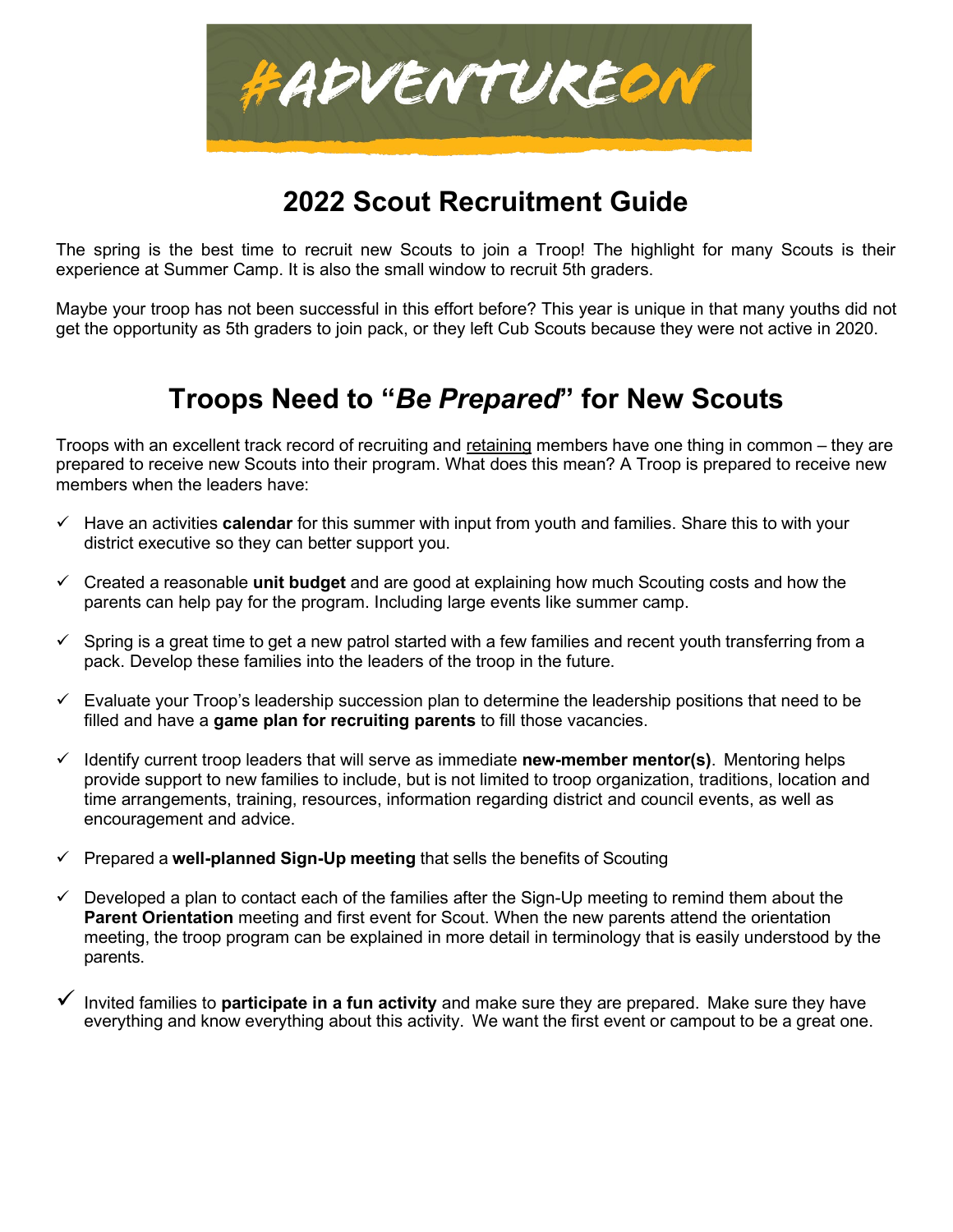

# **Sign-up vs. Parent Orientation**

A sign-up event is exactly that and no more. Let families begin to engage with your Troop in a simple way of joining and learning about the fun they will have. You should set the expectation at a sign-up that parent help is needed, and everyone is asked to do their part. You reinforce the need of parent help by making sure you get each adult to complete an application or merit badge counselor application along with the youth membership application and asking them to go ahead and complete Youth Protection Training. Since a Sign-up event is simple and maybe only lasts a few minutes for a family, it is important to make sure that new questions and complete information for troop activities such as the first campout and who is in their patrol can be shared; this is where the Parent Orientation steps in.

A Parent Orientation should take place no more than two weeks after your sign-up. You may have new families coming for the first time to Scouting at the Parent Orientation as well as still have information available for those who missed the earlier sign-ups. At the Parent Orientation parents should get a deeper understanding of activities and volunteer opportunities. Use the example PowerPoint from nlcbsa.org/recruit. The point of these are to make sure that families have a clear understanding of what a Troop is and what leadership is needed to ensure a fun time for everyone. You can ask from the front of the room for volunteers; however, it is proven the most effective way to find new leadership is to make a specific ask of a person you think will do the best job.

# **Sign-up Night**

## **What is a Sign-up for Scouting?**

Sign-up for Scouting is a simple welcome and opportunity to help families learn about Scouting, your troop and to join. These can be done as stand-alone events and with packs who are recruiting from the same school. At a Sign-up for Scouting event, you have some basic stations that share and gather information. You also set the expectation that parents need to be involved, however you do not recruit them into leadership roles.

Stations Include:

- 1. Welcome and sign in: Greet families and make sure they sign-in as attending, give them a Troop packet which includes calendar, parent information sheet, applications (youth & adult), summer camp information.
- 2. Registration: Collect membership applications and parent surveys. Disseminate additional information. Have pens and people who can answer questions.
- 3. An area to have fun with the Scouts!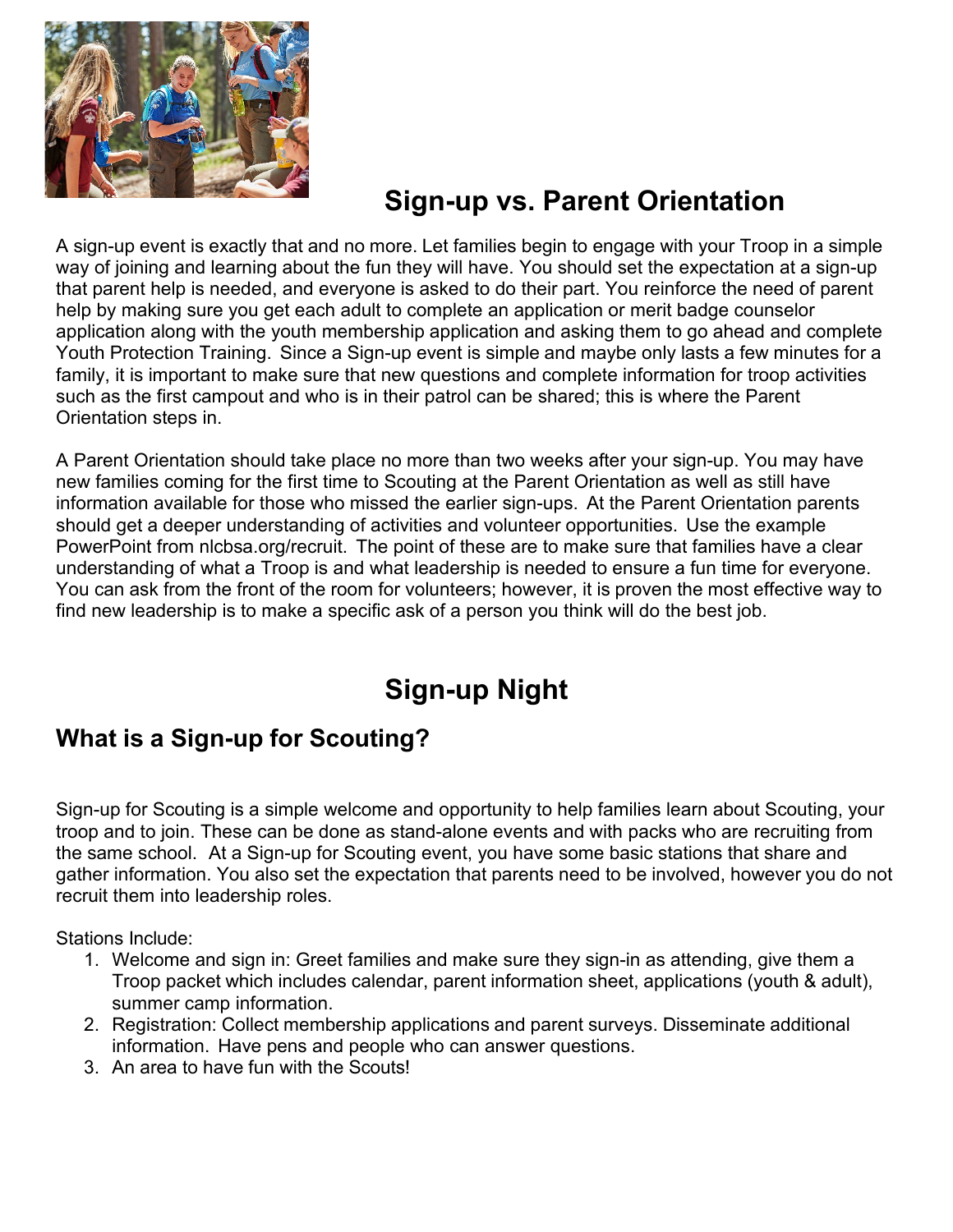# **Normal Friend Activities**

**Here is how it works**:



- Scouts and parents are offered opportunities to join, but the NFA is not a high-pressure sign-up events. If youth and scouts are dressed in normal attire (and not uniforms) that can also help the new Scouts not feel out of place.
- Also, invite prospective Scouts and Parents back to future normal friend actvities, as it may take several times for them meet and feel comfortable

What are Normal friend activity events?

- Open House
- Bike Rodeo, Fishing Derby, Rocket Day, Rain gutter Regatta, Pinewood Derby, Lego Derby Football/Baseball/Basketball game/Kickball (Leaders vs Youth)
- Hike
- Picnic
- Halloween, Ice Cream Party
- Service Project (i.e., Scouting for Food)
- Family Pool party, unit event, volleyball, or softball game
- Fall Adventure Week/ a Ski trip this winter/tubing
- Roller skating/Roller blading
- **Movie Night**

*Promote, Promote, Promote* with email invitations, Facebook announcements and text messages to

family friends**.** 

- There will be NFA's you want to promote harder than others, like an Open House, Bike Rodeo and Fishing Derby.
- There are others like a day hike or day bike trip planned that if you add just a few interested Scouts to come is fine also.
- Hold NFA's at least monthly throughout the year give youth a chance to join (and come back)

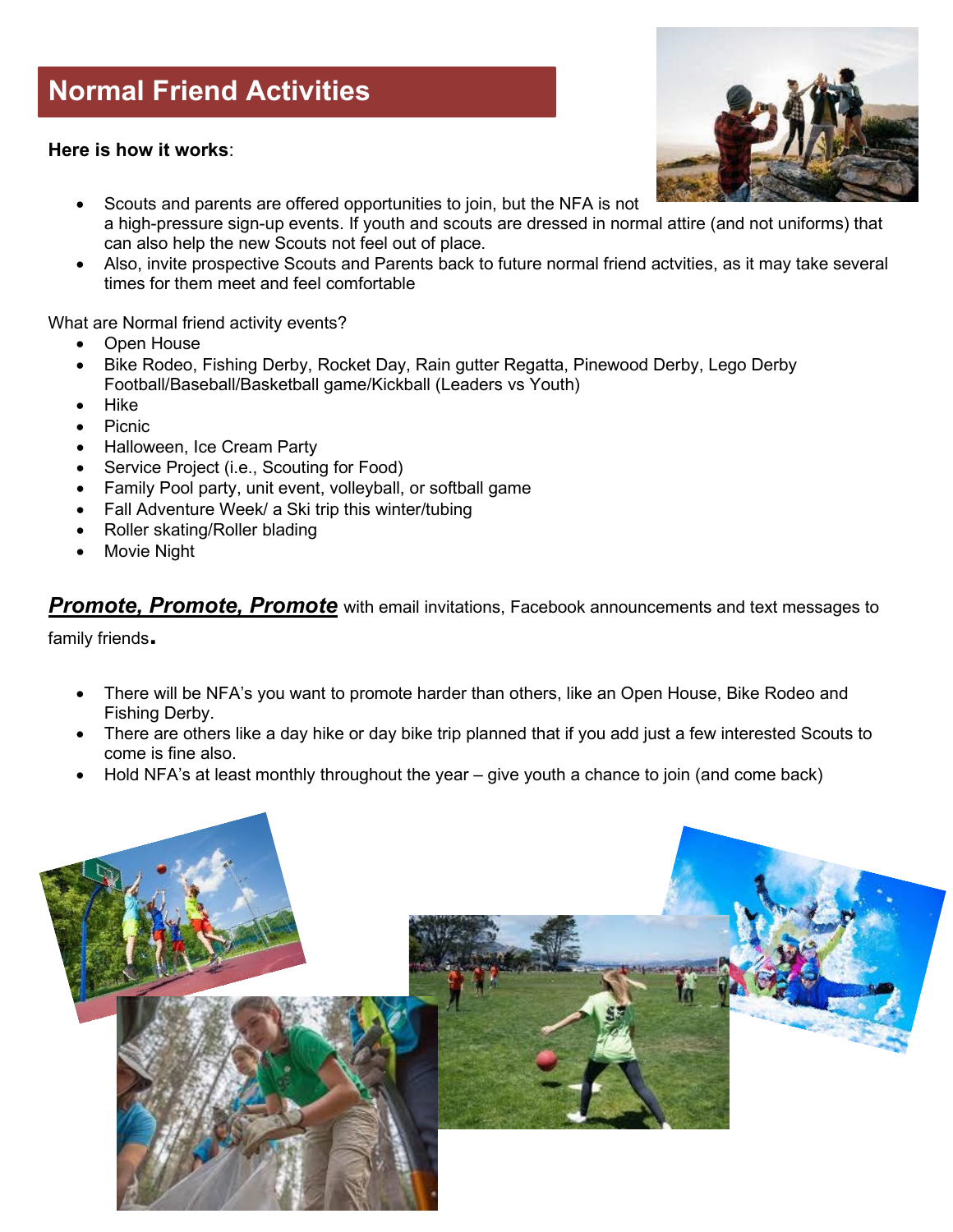# **Detailed Checklist & Timeline**

| <u> March – Early May</u>                                                                                                                                                                                                                   | <b>Assigned to</b> |
|---------------------------------------------------------------------------------------------------------------------------------------------------------------------------------------------------------------------------------------------|--------------------|
| $\Box$ Update your BeAScout.org unit pin                                                                                                                                                                                                    |                    |
| $\Box$ Complete process and learn how to process new member applications online                                                                                                                                                             |                    |
| $\sqcap$ Finalize details for the troop's sign-up and notify District Membership Chair                                                                                                                                                      |                    |
| $\Box$ Contact principal to secure cooperation and schedule flyer distribution and<br>schedule school classroom talks.                                                                                                                      |                    |
| $\Box$ Begin <b>social media blitz</b> to promote Sign-up. Utilize <i>Facebook, Twitter, Snap</i><br>Chat, Instagram, etc. Invite the @NLCBSA Facebook page and your district's page<br>to co-host Facebook events.                         |                    |
| $\Box$ Make reminder calls or texts to families that expressed interest at other events                                                                                                                                                     |                    |
| $\Box$ Confirm 24 hours before the Sign-up meeting that the school will be unlocked and<br>ready to go.                                                                                                                                     |                    |
| □ Conduct the Sign-up meeting!                                                                                                                                                                                                              |                    |
| □ Conduct a Parent Orientation (you may even call it a camp kickoff) meeting within<br>a week after the Sign-up meeting. Be sure all parents have contact information for<br>leaders and a calendar of the year's activities.               |                    |
| $\Box$ Turn in new applications for adult leaders. Applications must be complete, with<br>signatures and leader approval, including the "Authorization / Disclosure" section.<br>New adult leaders must complete Youth Protection Training. |                    |
| $\sqcap$ Orientation for New Leaders! Be sure each new adult volunteer is assigned a<br>Mentor.                                                                                                                                             |                    |

## **Present a School Rally to Fifth and Sixth Graders**

The Boy Scouts of America recommends that recruitment efforts be concentrated on fifth and sixth graders. Several resources can be used to spark their interest, including introducing youth to Scouting with an interactive presentation.

Cooperation of schools is essential to gain access to Scout-age youth. Contact school administration to schedule presentation time during school. Plan the presentation to highlight Scouting's activities, high adventure, and outdoor experiences. Display hands-on visuals such as backpacks, canoes, and tents, and allow the youth to check them out up close. Dress in outdoor wear (do NOT wear a uniform) to complete the setting. Allowing some experienced Scouts to assist in the presentation could help the youth visualize themselves as Scouts. The presentation should be no more than five minutes.

Give each of the youth a flyer and explain that Scout troops do the kinds of activities listed on the flyer. Then ask them to join a Scout troop. Explain that this flyer is there invitation.

If the school cannot allow assemblies with youth, suggest the alternative plan of having recess time or being out front before and after school.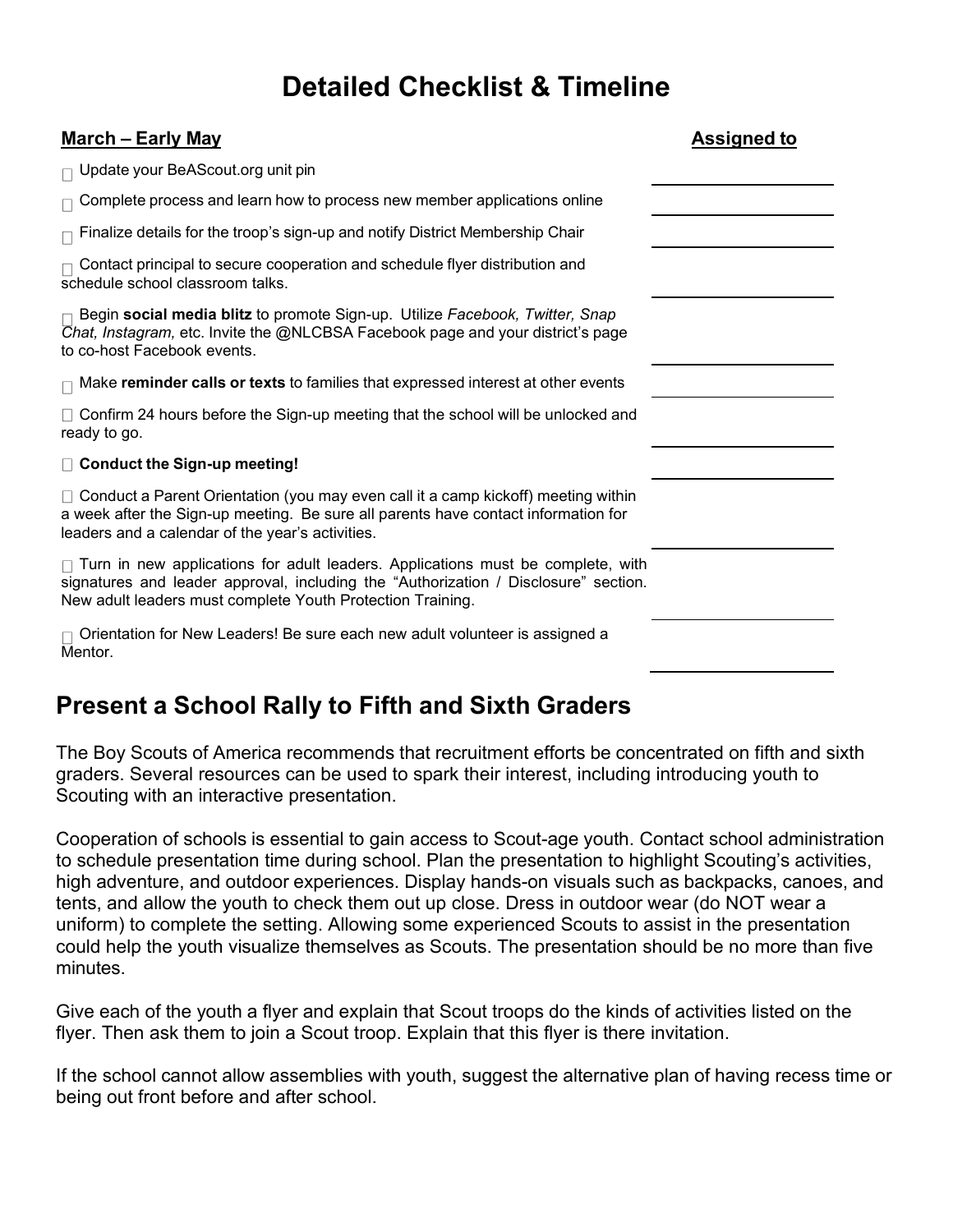## **Steps to Success at a Sign-up Event...**

- *1. Before You Leave Home:*
- $\Box$  Prepare an activity for kids to be active in.
- □ Wear your Troop or Camp shirt.
- $\Box$  Be sure you have:
	- $\Box$  Copies activities calendar for the next few months
	- $\Box$  Camp promotion fliers or camp info for questions
	- $\Box$  Pens
	- □ Adult and Youth Applications
	- $\Box$  Displays including pictures and projects from previous years
- *2. Set Up Arrive at your location at least 30 minutes before the start time:*

 $\Box$  Organize materials and set up the room. Tables should be organized to circulate families from one area to another.

- Assist Scouts with displays
- $\Box$  Set up and organize your activity for new youth

 $\Box$  Station a greeter at the entrance to ensure each parent signs in, receives an information packet and is directed to the appropriate den leader or volunteer for brief orientation and paperwork completion.

### *Packets for parents should include:*

- □ Youth Application \* (District Executive has more copies if needed)
- $\Box$  Copy of calendar and Troop leadership contact information

### *3. During the Sign-up*

Parents and new Scouts will come and go throughout the evening. Be sure parents sign in. A volunteer must take the time to meet with each new parent. Provide them with all the information they need for upcoming troop activities. Get to know new parents. Answer all their questions and let them know how fun Scouting can be for them and their family. Find out if they have been involved before, maybe as a youth. (These new parents will be future leaders and volunteers.) Be sure they complete the Scout youth application and parent information sheet before they leave in addition to registration fees and any dues.

#### *4. After the Sign-up Night*

Be sure to turn in all youth applications, monies, attendance rosters to your district staff as soon as possible. **Follow-up with families will be a key to success, keep families informed about what is going on. An Email/Text/Phone Call should be done within 24 hours welcoming the new families.**

#### *5. Parent Orientation Night - no more than 1 week after the Sign-up meeting.*

An agenda includes items like calendar review, what is patrol method, ranks, how youth work on merit badges and what is a merit badge, camp signup, adult expectations, troop traditions and lingo!